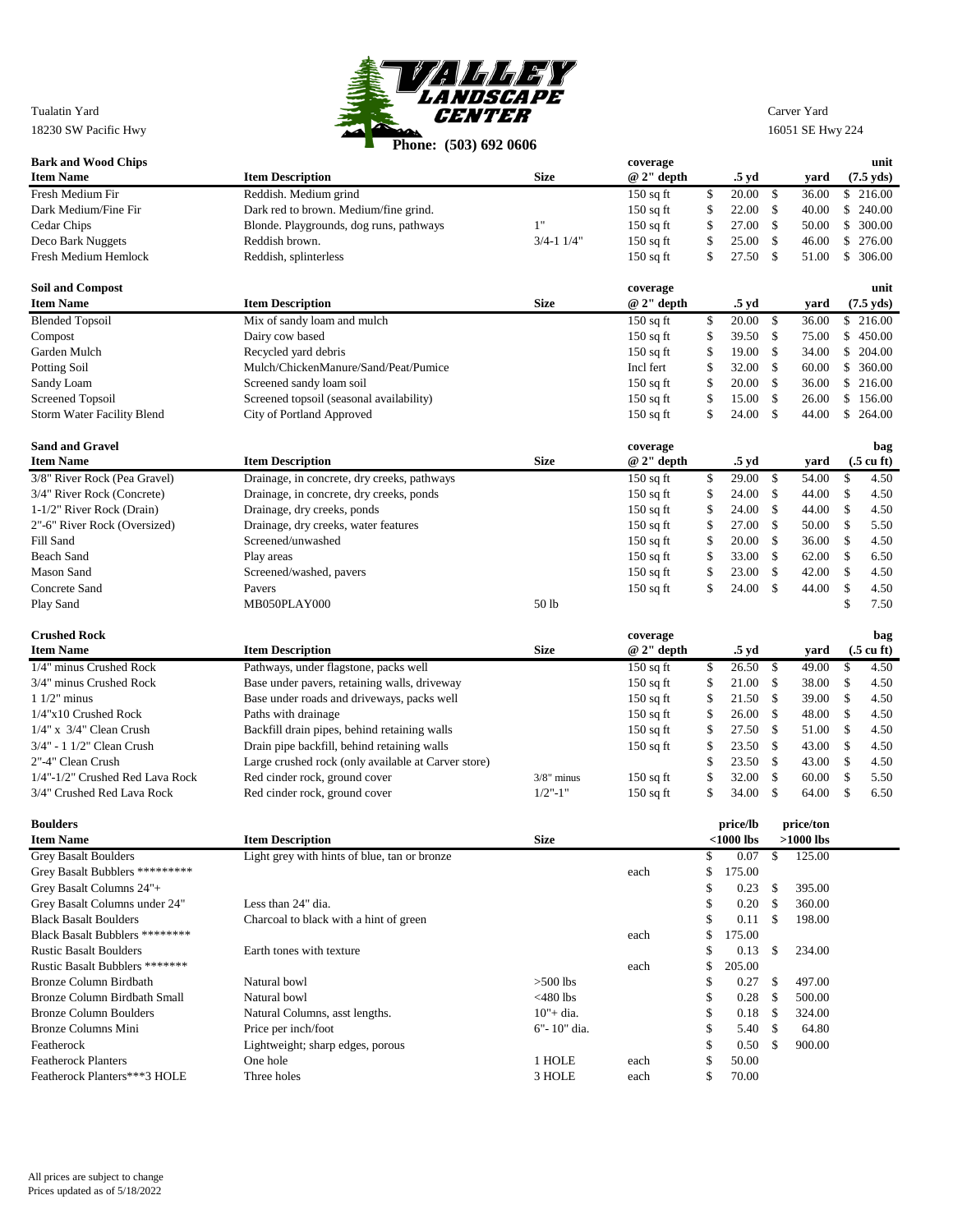| <b>Decorative Rock</b>             |                                              |                  | coverage      |                    | price/lb     |              | price/ton   |  |
|------------------------------------|----------------------------------------------|------------------|---------------|--------------------|--------------|--------------|-------------|--|
| <b>Item Name</b>                   | <b>Item Description</b>                      | <b>Size</b>      | $@2"$ depth   |                    | $<$ 1000 lbs |              | $>1000$ lbs |  |
| 8" - 18" Oversize River Rock       |                                              | $8" - 18"$       |               | \$                 | 0.09         | \$           | 162.00      |  |
| Black & White River Rock           |                                              | 11/2"            | $100$ sq ft   | \$                 | 0.15         | \$           | 270.00      |  |
| Black & White River Rock           |                                              | 3/4"             | $100$ sq ft   | \$                 | 0.15         | \$           | 270.00      |  |
| Black & White River Rock           |                                              | 3/8"             | $100$ sq ft   | \$                 | 0.15         | \$           | 270.00      |  |
| Colorado River Flats 7-12"         | Colorful                                     | $7 - 12$         |               | $\$$               | 0.53         | \$           | 954.00      |  |
| Crushed Black & White Lg           | Salt and pepper granite look                 | 5/8"x1 1/4"      | $100$ sq ft   | \$                 | 0.13         | $\mathbb{S}$ | 234.00      |  |
| Crushed Black & White Sm           | Salt and pepper granite look                 | $3/8$ "x $5/8$ " | $100$ sq ft   | \$                 | 0.16         | \$           | 288.00      |  |
| Crushed Champagne Lg               | Burgandy and white quartz                    | 5/8"x1 1/4"      | $100$ sq ft   | \$                 | 0.13         | \$           | 234.00      |  |
| Crushed White Lg                   | Bright white; more formal                    | 5/8"x1 1/4"      | $100$ sq ft   | \$                 | 0.13         | \$           | 234.00      |  |
| Crushed White Sm                   | Bright white; more formal                    | $3/8$ "x $5/8$ " | $100$ sq ft   | \$                 | 0.16         | \$           | 288.00      |  |
| Decomposed Granite (Cal Gold)      | Packs firmly                                 |                  | $100$ sq ft   | \$                 | 0.14         | \$           | 252.00      |  |
| Decomposed Granite (Tan)           | Pathways, flagstone joints                   |                  | $100$ sq ft   | \$                 | 0.09         | \$           | 162.00      |  |
| Mexican Beach Pebble               | Dry--gun metal grey; Wet--black              | $1/2$ "-1"       | $100$ sq ft   | \$                 | 0.45         | \$           | 810.00      |  |
| Mexican Beach Pebble               | Dry--gun metal grey; Wet--black              | $1" - 2"$        | $100$ sq ft   | \$                 | 0.45         | \$           | 810.00      |  |
| Mexican Beach Pebble               | Dry--gun metal grey; Wet--black              | $2" - 3"$        | $100$ sq ft   | \$                 | 0.45         | \$           | 810.00      |  |
| <b>Rainbow Pebble</b>              | Montana river pebble, pastel colors          | 3/8"             | $100$ sq ft   | \$                 | 0.15         | \$           | 270.00      |  |
| Rainbow Pebble                     | Montana river pebble, pastel colors          | 3/4"             | $100$ sq ft   | \$                 | 0.15         | \$           | 270.00      |  |
| Rainbow Pebble                     | Montana river pebble, pastel colors          | 11/2"            | $100$ sq ft   | \$                 | 0.15         | \$           | 270.00      |  |
| Rainbow Pebble                     | Montana river pebble, pastel colors          | 3"               | $75$ sq ft    | \$                 | 0.17         | \$           | 306.00      |  |
| Rainbow Cobble                     | Montana smooth, rounded, colorful            | $3" - 6"$        |               | \$                 | 0.23         | \$           | 414.00      |  |
| Rainbow Cobble                     | Montana smooth, rounded, colorful            | $6" - 10"$       |               | \$                 | 0.22         | \$           | 396.00      |  |
| Salmon Bay                         | Translucent river rock; great for fish tanks | 3/8"             | $100$ sq ft   | $\mathbf S$        | 0.42         | \$           | 756.00      |  |
|                                    |                                              |                  |               |                    |              |              |             |  |
| <b>Wall Rock and Buildingstone</b> |                                              |                  |               |                    | price/lb     |              | price/ton   |  |
| <b>Item Name</b>                   | <b>Item Description</b>                      | <b>Size</b>      | coverage      |                    | $<$ 1000 lbs |              | $>1000$ lbs |  |
| A-Split Grey Basalt                | Split basalt, random shapes; dry stack walls | $3" - 5"$        | $16$ sq ft    | \$                 | 0.28         | $\mathbb{S}$ | 504.00      |  |
| Grey Basalt Wall Rock              | Grey with hints of blue, tan or bronze       |                  | $16-20$ sq ft | \$                 | 0.09         | $\mathbb{S}$ | 162.00      |  |
| <b>Grey Basalt Slabs</b>           | Lighter grey flat pieces                     | $6 - 8"$         |               | \$                 | 0.18         | \$           | 324.00      |  |
| <b>Black Basalt Wall Rock</b>      | Charcoal to black w/hint of green; dense     |                  | $16-20$ sq ft | \$                 | 0.11         | \$           | 198.00      |  |
| Camas Gray Basalt Ledgestone       | 45-55 sq ft per ton                          |                  | Palletized    | \$                 | 0.37         | \$           | 666.00      |  |
| Camas Gray Curbstone               | 14-18 sq. ft. per ton                        | $5" - 8"$        | Palletized    | \$                 | 0.37         | \$           | 666.00      |  |
| Camas Gray Squares & Rectangles    | 14-18 sq. ft. per ton                        | $3" - 4"$        | Palletized    | \$                 | 0.38         | \$           | 684.00      |  |
| Gold Dry Stack                     | 14-18 sq.ft per Ton                          |                  |               | \$                 | 0.25         | $\mathbb{S}$ | 450.00      |  |
| Mahogany Ledgestone                | Mahogany to tan                              | 5"               | $30-40$ sq ft | \$                 | 0.31         | $\mathbb{S}$ | 558.00      |  |
| Mahogany Ledgestone XL             | $20-25$ sq. ft. per ton                      | Oversized        |               | \$                 | 0.24         | $\mathbb{S}$ | 432.00      |  |
| Mica Quartzite Ledgestone          | Grey with vibrant quartz particles           |                  | $20-25$ sq ft | \$                 | 0.34         | \$           | 612.00      |  |
| Oklahoma Chop Stone 4X             | Snapped with bed depth of 4-5"               | 4x4x Random      | $30-40$ sq ft | \$                 | 0.32         | $\mathbb{S}$ | 576.00      |  |
| Oklahoma Stair Riser Blue/Brown    | Stair steps                                  | 48"x18"x5-7"     |               | \$                 | 0.36         | \$           | 648.00      |  |
| Oklahoma Stair Riser-BLUE          | Stair steps                                  | 36"x18"x8"       |               | \$                 | 0.36         | $\mathbb{S}$ | 648.00      |  |
| Pritchard Sqrs & Recs              |                                              | $2 - 3"$         |               | \$                 | 0.28         | $\mathbb{S}$ | 504.00      |  |
| Pritchard Squares & Recs           |                                              | $3" - 5"$        |               | \$                 | 0.38         | \$           | 684.00      |  |
| Red Lava Wall Rock                 | Porous, lightweight, red to burgundy         |                  | $25-30$ sq ft | \$                 | 0.27         | \$           | 486.00      |  |
| <b>Rustic Basalt Cobble</b>        | Smaller version of wall rock                 | $3" - 6"$        | $20-25$ sq ft | \$                 | 0.28         | $\mathbb{S}$ | 504.00      |  |
| <b>Rustic Basalt Ledgestone</b>    | 35 sq. ft. per ton                           | $2" - 6"$        |               | \$                 | 0.32         | \$           | 576.00      |  |
| <b>Rustic Basalt Slabs</b>         | Earth tones                                  | $4" - 8"$        |               | $\mathbf{\hat{S}}$ | 0.33         | $\mathbb S$  | 594.00      |  |

Rustic Basalt Sq & Recs Earth tones 8"-18" widths and lengths 3"-5" 14-18 \$ 0.40 \$ 720.00<br>Rustic Basalt Stair Riser 5-8" 5-8" hick Ig wall/stair step 5"-8" \$ 0.35 \$ 630.00

Rustic Basalt Stair Riser 5-8"thick lg wall/stair step 5"-8" \$ 0.35 \$ 630.00

Rustic Basalt Wall Rock Earth tones Earth tones 6"-12" 14-18 \$ 0.26 \$ 468.00<br>
Rustic EZ Stack Wall Rock 5 414.00 Rustic EZ Stack Wall Rock 3"-5"  $\qquad \qquad$  \$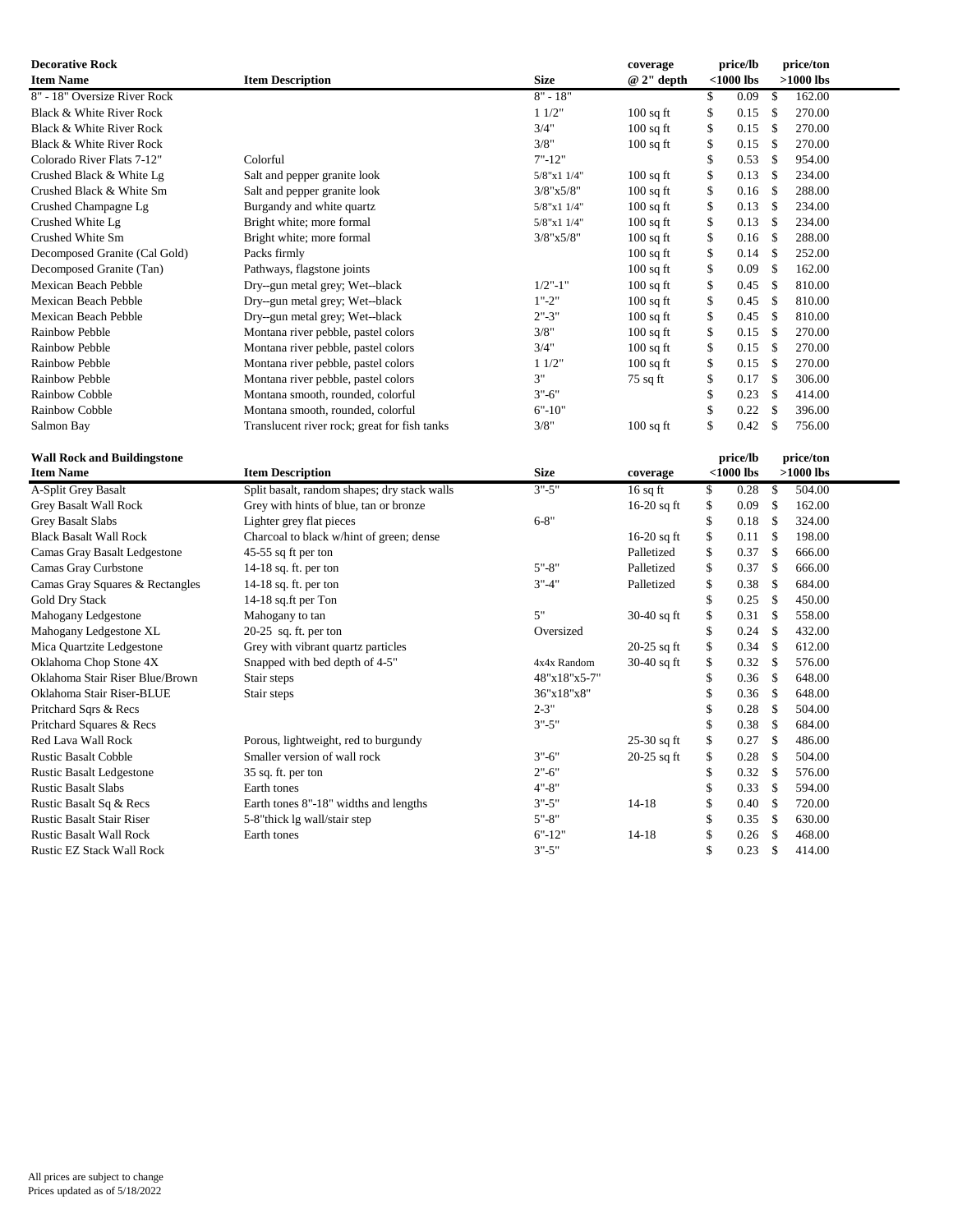| <b>Flagstone</b><br><b>Item Name</b>                         | <b>Item Description</b>               | <b>Size</b>          | coverage/ton |          | price/lb<br>$<$ 1000 lbs | price/ton<br>$>1000$ lbs |  |
|--------------------------------------------------------------|---------------------------------------|----------------------|--------------|----------|--------------------------|--------------------------|--|
| California Gold Select                                       | Yellow to gold tones                  | 2"                   | $120$ sq ft  | \$       | 0.46                     | \$<br>828.00             |  |
| Charcoal Mica Quartzite                                      |                                       | $1" - 11/2"$         | $120$ sq ft  | \$       | 0.28                     | \$<br>504.00             |  |
| Charcoal Quartzite Select                                    |                                       | $1" - 1 1/2"$        | $120$ sq ft  | \$       | 0.41                     | \$<br>738.00             |  |
| Ebony Black Flagstone                                        |                                       | 2"                   | $80$ sq ft   | \$       | 0.65                     | \$1,170.00               |  |
| Gold Mica Quartzite                                          | Earth tones to silver and gold        | $1" - 11/2"$         | $120$ sq ft  | \$       | 0.28                     | \$<br>504.00             |  |
| Gold Quartzite Select                                        | Gold to silver. Larger pieces         | $1" - 11/2"$         | $120$ sq ft  | \$       | 0.39                     | \$<br>702.00             |  |
| Grey Mica Quartzite                                          | Grey to silver                        | $1" - 11/2"$         | $120$ sq ft  | \$       | 0.29                     | \$<br>522.00             |  |
| Grey Mist Flagstone                                          | 90 sq.ft. per ton                     | 2"                   |              | \$       | 0.69                     | \$1,250.00               |  |
| Grey Quartzite Select                                        | Grey to silver                        | $1" - 11/2"$         | $120$ sq ft  | \$       | 0.40                     | \$<br>720.00             |  |
| Mahogany Patio 1"-2"                                         | Mahogany to tan                       | $1" - 2"$            | $120$ sq ft  | \$       | 0.35                     | \$<br>630.00             |  |
| Oklahoma Blu/Br Flagstone-Patio                              | Blue to tan                           | 2"                   | $80$ sq ft   | \$       | 0.30                     | \$<br>540.00             |  |
| Oklahoma Blu/Br Flagstone-Select                             |                                       | $1.75$ "-2.5"        | 75 sq ft     | \$       | 0.35                     | \$<br>630.00             |  |
| Pritchard Patio                                              | Rustic full color                     | $1" - 2"$            | $100$ sq ft  | \$       | 0.37                     | \$<br>665.00             |  |
| Pritchard Select                                             | Rustic full color, larger pieces      | $1" - 2"$            | $100$ sq ft  | \$       | 0.43                     | \$<br>720.00             |  |
| Pritchard Select *** 1" Minus                                | 140 sq. ft. per ton                   | 1" Minus             |              | \$       | 0.42                     | \$<br>756.00             |  |
| Pritchard Select **2"-2.5"**                                 |                                       | $2" - 2.5"$          |              | \$       | 0.30                     | \$<br>540.00             |  |
| Rustic Basalt Lg Flats 1336                                  | Earth tones                           | $2" - 3"$            | $80$ sq ft   | \$       | 0.36                     | \$<br>648.00             |  |
| Rustic Basalt Patio 1310                                     | Earth tones swirl, medium texture     | $1" - 3"$            | $80$ sq ft   | \$       | 0.30                     | \$<br>540.00             |  |
| <b>Thinsplit Grey Basalt</b>                                 | Grey tones, heavy texture             | $2" - 3"$            | 70 sq ft     | \$       | 0.35                     | \$<br>630.00             |  |
| Tumbled Antique Black (India)                                |                                       | 2"                   | 90 sq ft     | \$       | 0.54                     | \$<br>972.00             |  |
| Tumbled Antique Brown (India)                                |                                       | 2"                   | $90$ sq ft   | \$       | 0.54                     | \$<br>972.00             |  |
| Tumbled Antique Charcoal                                     | Dark grey                             | 2"                   | $90$ sq ft   | \$       | 0.54                     | \$<br>972.00             |  |
| <b>Tumbled Bluestone</b>                                     | Grey/blue tones, smooth, water washed | 2"                   | $90$ sq ft   | \$       | 0.38                     | \$<br>684.00             |  |
| Tumbled Gold Quartzite                                       | Gold or grey, smooth edges            | 2"                   | $90$ sq ft   | \$       | 0.38                     | \$<br>595.00             |  |
| <b>Tumbled Grey Quartzite</b>                                | Grey, smooth edges                    | 2"                   | $100$ sq ft  | \$       | 0.38                     | \$<br>684.00             |  |
| Variegated Bluestone                                         | Green/grey/tan hues                   | $3/4"$ - 1 $1/4"$    | $140$ sq ft  | \$       | 0.36                     | \$<br>648.00             |  |
|                                                              |                                       |                      |              |          |                          |                          |  |
| <b>Dimensional Stone and Caps</b>                            |                                       |                      |              |          |                          |                          |  |
| <b>Item Name</b>                                             | <b>Item Description</b>               | <b>Size</b>          |              |          | price/each               |                          |  |
| Antique Black Column Cap                                     | Chisel Edge                           | 24x24x2"             |              | \$       | 110.00                   |                          |  |
| Antique Black Paver                                          | Saw cut                               | 4"x8"x2"             |              | \$       | 2.80                     |                          |  |
| Antique Black Wall Cap                                       | Rockface edge                         | 12"x24"x1.25         |              | \$       | 30.30                    |                          |  |
| <b>Bullnose Cap Grey Mist</b>                                |                                       | 14"x24"x2"           |              | \$       | 79.20                    |                          |  |
| California Gold Wall Cap                                     | 12"x24"x1 1/2" (Rockface)             |                      |              | \$       | 47.30                    |                          |  |
| Indian Bluestone Column Cap 2"                               | Rockface Edge                         | 24"x24"x2"           |              | \$       | 113.30                   |                          |  |
| Indian Bluestone Paver 24"x24"                               | Sawn Edge                             | 24"x24"x1.25         |              | \$       | 58.60                    |                          |  |
| Indian Bluestone Wall Cap                                    | 14"x24"x2"                            |                      |              | \$       | 66.00                    |                          |  |
| Pre-Cut Variegated Bluestone                                 |                                       | 12"x 12"             |              | \$       | 10.50                    |                          |  |
| Pre-Cut Variegated Bluestone                                 |                                       | 12"x 18"             |              | \$       | 15.70                    |                          |  |
| Pre-Cut Variegated Bluestone                                 |                                       | 12"x 24"             |              | \$       | 20.90                    |                          |  |
| Pre-Cut Variegated Bluestone                                 |                                       | 18"x 18"             |              | \$       | 23.70                    |                          |  |
| Pre-Cut Variegated Bluestone                                 |                                       | 12" x 30"            |              | \$       | 26.40                    |                          |  |
| Pre-Cut Variegated Bluestone                                 |                                       | 18"x 24"             |              | \$       | 31.40                    |                          |  |
| Pre-Cut Variegated Bluestone                                 |                                       | 12"x 36"             |              | \$       | 31.40<br>39.10           |                          |  |
| Pre-Cut Variegated Bluestone                                 |                                       | 18"x 30"             |              | \$       |                          |                          |  |
| Pre-Cut Variegated Bluestone                                 |                                       | 24"x 24"             |              | \$<br>\$ | 41.80                    |                          |  |
| Pre-Cut Variegated Bluestone<br>Pre-Cut Variegated Bluestone |                                       | 18"x 36"<br>24"x 30" |              | \$       | 47.30<br>52.00           |                          |  |
| Rockface (Antique Black)                                     |                                       | 24"x24"x1.25         |              | \$       | 61.10                    |                          |  |
| Step Stones - Antique Black                                  | Irregular $18" - 24" \times 1 - 1/4"$ |                      |              | \$       | 40.70                    |                          |  |
| Step Stones - Antique Brown                                  | Irregular 18"-24"x1-1/4"              |                      |              | \$       | 40.70                    |                          |  |
| Tumbled Antique Pavers 12"x 12"                              |                                       | $12"$ x $12"$        |              | \$       | 22.00                    |                          |  |
| Tumbled Antique Paver 12"x 24"                               |                                       | $12$ x $24$ x $2$    |              | \$       | 38.50                    |                          |  |
|                                                              |                                       |                      |              |          |                          |                          |  |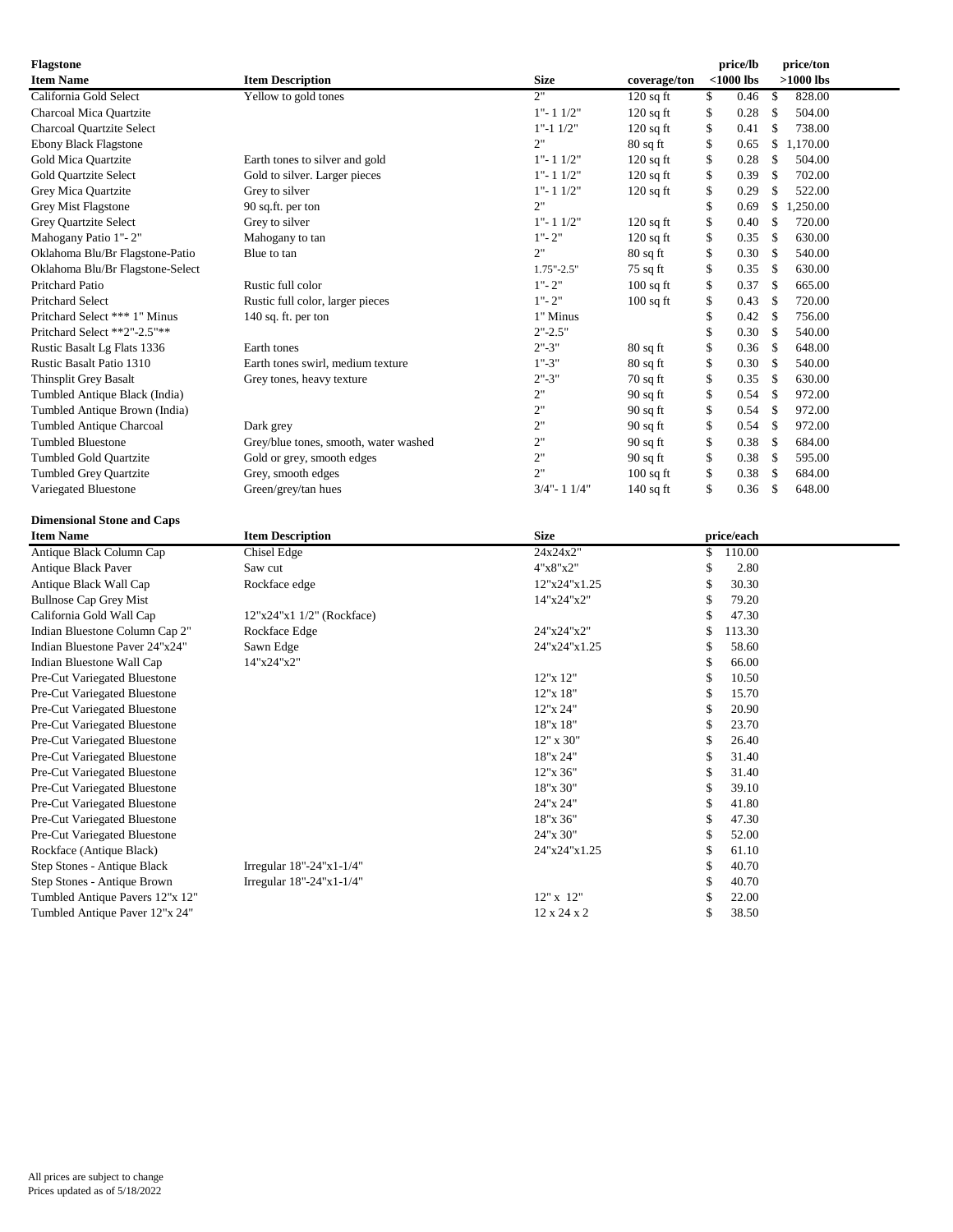### **Fabric and Geogrid**

| <b>Item Name</b>              | <b>Item Description</b>     | Size/weight      | price/each    |  |
|-------------------------------|-----------------------------|------------------|---------------|--|
| 3'x25' Landscape Fabric       | Use with gravel or barkdust | 3 oz             | 12.10<br>\$   |  |
| 3'x50' Landscape Fabric       | Use with gravel or barkdust | 3 oz             | 20.90<br>\$   |  |
| 3'x100' Landscape Fabric      | Use with gravel or barkdust | 3 oz             | 42.90<br>ъ.   |  |
| 4'x100' Landscape Fabric      | Use with gravel or barkdust | 3 oz             | 55.00<br>ъ    |  |
| 3'x25' Weedstopper            | Use under barkdust          | 2 oz             | 9.70<br>S     |  |
| 3'x50' Weedstopper            | Use under barkdust          | 2 oz             | 15.60<br>\$   |  |
| $3'x100'$ Weedstopper         | Use under barkdust          | $2 \text{ oz}$   | 30.30<br>J.   |  |
| AB 3' Grid                    |                             | 3'x 50'          | \$<br>61.60   |  |
| AB 4' Grid                    |                             | $4'x\ 50'$       | 84.70<br>\$   |  |
| Woven SS5 Fabric 6'x100'      | FSS5 06100                  | 6'x100'          | 130.90<br>\$  |  |
| 4' Non-Woven Landscape Fabric | Felt                        | $4' \times 100'$ | 77.00<br>ъ.   |  |
| Bulk Landscape Fabric 6ft     | Use with gravel or barkdust | 6'x300'          | 249.50<br>\$  |  |
| Jute Netting                  | <b>Earth Saver</b>          | $4'$ x 225'      | 235.40<br>\$. |  |
| Strata SG 200                 | Special Order               | 6' x 300'        | 495.00        |  |
| Underliner 6'x100'            | Use under pavers            | 6'x 100'         | 181.50<br>ς   |  |
| Woven Geotextile WSF200       | WSF200 - 600 sq.yds.        | 12.5' x 432'     | 539.00<br>S   |  |
| 6" Fabric Staples 20 pc/bag   | 20/bag                      |                  | \$<br>5.00    |  |
| <b>Miscellaneous</b>          |                             |                  |               |  |

| <b>Item Name</b>                      | <b>Item Description</b>                           | <b>Size</b>      | coverage     |    | price                   |  |
|---------------------------------------|---------------------------------------------------|------------------|--------------|----|-------------------------|--|
| Masonry Adhesive                      |                                                   | 10.5 oz          |              | \$ | 6.20                    |  |
| NanoPave (Gloss)                      | NPG1                                              | 1 Gallon         |              | \$ | 46.20                   |  |
| NanoPave (Gloss)                      | NPG5                                              | 5 Gallon         |              | \$ | 176.00                  |  |
| NanoPave (Ghost)                      | NP1                                               | 1 Gallon         |              | S  | 44.00                   |  |
| NanoPave (Ghost)                      | NP <sub>5</sub>                                   | 5 Gallon         |              |    | 165.00                  |  |
| G3 Pathway Stabilizer                 | TP <sub>5</sub>                                   | 5 Gallon         |              |    | 110.00                  |  |
| G3 Commercial                         | TCS <sub>5</sub>                                  | 5 Gallon         |              |    | 125.00                  |  |
| Oil Extractor                         | <b>SEK Surebond</b>                               | Ouart            |              | S  | 16.50                   |  |
| Muriatic Acid                         | Mix: 12 oz per gallon                             | 1 Gallon         |              | \$ | 20.90                   |  |
| <b>Adhesive Vertical Instant Lock</b> | Repositionable for 10 min                         | 9.5 oz           |              | \$ | 13.80                   |  |
| NanoPave Concrete Sealer Gloss        | $CS-G-1$                                          | 1 Gallon         |              | S  | 33.00                   |  |
| Bark Binder 1 gallon                  | B <sub>B1</sub>                                   | 1 gallon         |              | \$ | 71.50                   |  |
| Dec-O-Vent Brown                      | 28"x13 1/2"x13 3/4"                               |                  |              | S  | 79.70                   |  |
| Dec-O-Vent Grey                       | 28"x13 1/2"x13 3/4"                               |                  |              | \$ | 79.70                   |  |
| Dec-O-Vent Charcoal                   | 28"x13 1/2"x13 3/4"                               |                  |              | S  | 79.70                   |  |
| Dec-O-Vent Green                      | 28"x13 1/2"x13 3/4"                               |                  |              | \$ | 79.70                   |  |
| Rapid-Set Adhesive                    | APU 10                                            | 10 <sub>oz</sub> |              | S  | 7.50                    |  |
| Paver Wash                            | 200 sq.ft/gallon                                  | 1 gallon         |              | \$ | 35.90                   |  |
| Slit Foam Roller                      |                                                   | 13/16"           |              | \$ | 9.90                    |  |
| Sleeve-It                             |                                                   |                  |              | \$ | 107.80                  |  |
| Gabion 6'x 3'x 3'                     | Welded 9 ga wire, incl.-11 spirals, 16 stiff      | 6'x3'x3'         |              |    | Call For Pricing        |  |
| Gabion 9'x 3'x 3'                     | Welded 9 ga wire, incl. 15 spir, 24 stiff, 45 hog | 9'x3'x3'         |              |    | Call For Pricing        |  |
| Gabion $12x3x3'$                      | Welded 9 ga wire, incl.-19 spir, 32 stiff, 57 hog | 12'x3'x3'        |              |    | Call For Pricing        |  |
| Wall Drain PRO - Charcoal             |                                                   |                  |              |    | <b>Call For Pricing</b> |  |
| Wall Drain PRO - Grey                 |                                                   |                  |              |    | Call For Pricing        |  |
| Molecule JSS-1 gallon                 | Joint Stabilizer & Sealer                         | 1 Gallon         | 150-250 sqft |    | Call For Pricing        |  |
| Joint Stabilizer                      | <b>SSJS CTN</b>                                   | 1 Gallon         |              |    | Call For Pricing        |  |
| TrowelPave Asphalt 25 lb Kit          | <b>TP-A-SS-25</b>                                 | 25 <sub>1b</sub> |              |    | Call For Pricing        |  |
| EkoFlo                                | $EF-1$                                            | 1 Gallon         |              |    | Call For Pricing        |  |

**Tools**

| <b>Item Name</b>                                                                                   | <b>Item Description</b>    |                  |            |    | price  |  |
|----------------------------------------------------------------------------------------------------|----------------------------|------------------|------------|----|--------|--|
| 24" Euro Style Lopper                                                                              | Med reach pro lopper       |                  |            | \$ | 55.00  |  |
| Bow Rake PRO 16 tine                                                                               |                            |                  |            | \$ | 27.50  |  |
| BP 3120 Pruner                                                                                     |                            |                  |            | \$ | 24.20  |  |
| Caulking Gun                                                                                       | Standard                   | 10 <sub>oz</sub> |            | \$ | 11.90  |  |
| Diamond Blade 4.5"                                                                                 | <b>BU 04.5</b>             |                  | <b>SRW</b> | \$ | 16.50  |  |
| Diamond Blade 7"                                                                                   | <b>BU07</b>                |                  | <b>SRW</b> | \$ | 27.50  |  |
| Diamond Blade 14"                                                                                  | <b>BU 14</b>               |                  |            | \$ | 99.00  |  |
| Diamond Cup Wheel                                                                                  | <b>BCW 4.5 SR</b>          | 4.5"             |            | \$ | 50.60  |  |
| Garden Hoe 48" Handle                                                                              |                            |                  |            | \$ | 13.20  |  |
| H <sub>300</sub> Floral Sheer                                                                      |                            |                  |            | \$ | 12.10  |  |
| HJ249 Nylon Pruner Holster                                                                         |                            |                  |            | \$ | 9.40   |  |
| K206 Stainless Sickle                                                                              |                            |                  |            | \$ | 6.00   |  |
| K206B3 Weeding Sickle                                                                              |                            | 4"               |            | \$ | 7.70   |  |
| K206P Sod Cutter                                                                                   | 4.5" blade sickle          |                  |            | \$ | 8.80   |  |
| Laying Hammer                                                                                      | Dual head rubber/metal     |                  |            | \$ | 105.60 |  |
| <b>Leather Holster</b>                                                                             | w/belt loop $&$ metal clip |                  |            | S  | 17.60  |  |
| MV-20 Forged Pro Vine Lopper<br>All prices are subject to change<br>Prices updated as of 5/18/2022 |                            |                  |            | \$ | 53.90  |  |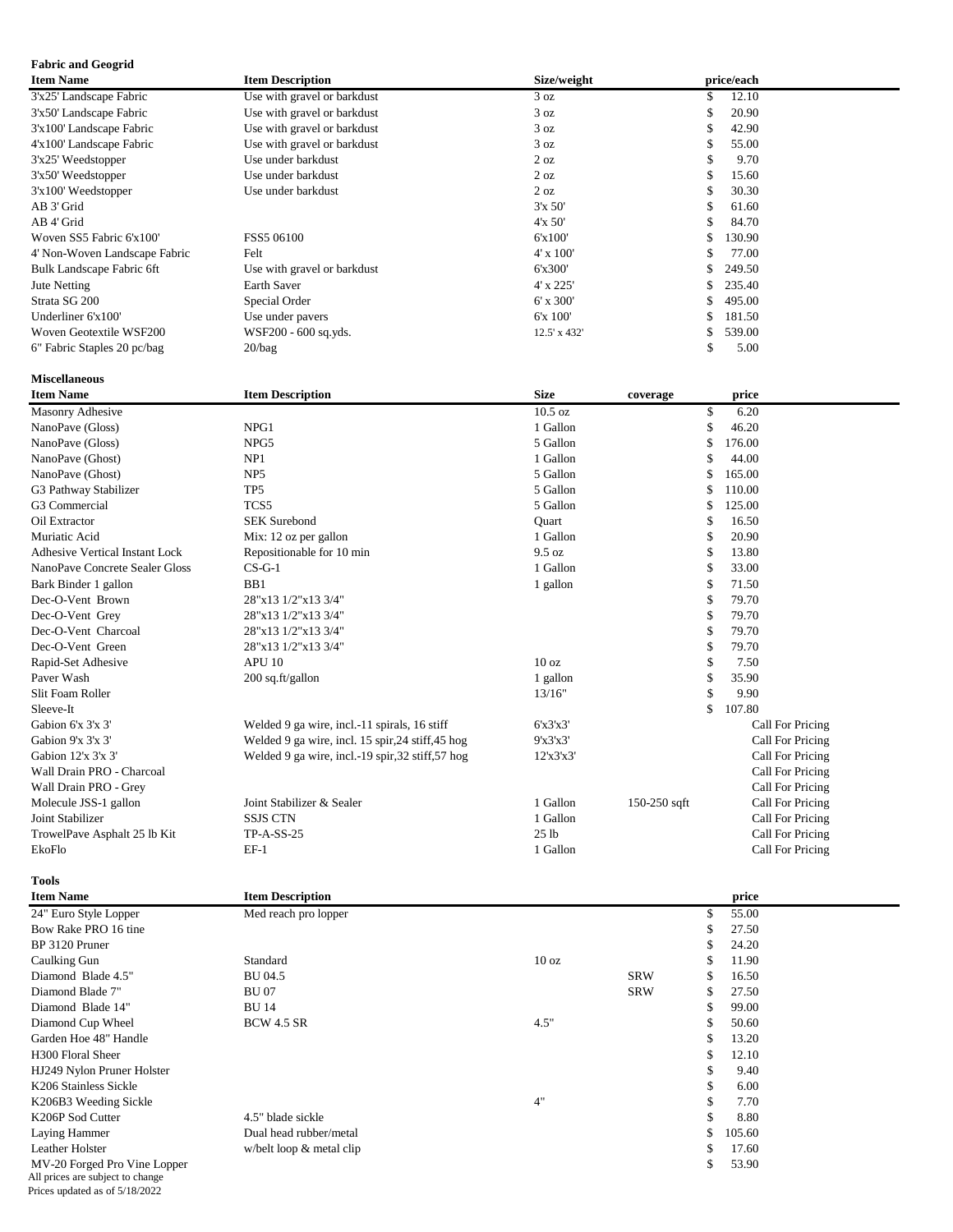| Paver Adjuster                  | single blade      |      | \$         | 247.50 |
|---------------------------------|-------------------|------|------------|--------|
| Paver Extractor                 | Pave Tech         |      | \$         | 227.60 |
| Paver Extractor rplmnt blades   | Set of 2          |      | \$         | 85.80  |
| Paver Mallet                    | 4 lbs             |      | \$         | 108.90 |
| Q64 Ultimate Crew Pruner        |                   |      | \$         | 22.00  |
| QF2/3 Pruner Blade Replacement  |                   |      | \$         | 11.00  |
| QF2/91 Spring Replacement Sprin |                   |      | \$         | 5.50   |
| QF7/3 Pruner Blade Replacement  |                   |      | S          | 11.00  |
| QZ402 Forged Euro Style Pruner  |                   | 8.5" | \$         | 36.30  |
| QZ406 Forged Pro Pruner         |                   |      | \$         | 32.50  |
| S300 Pruning Saw 12"            |                   |      | \$         | 38.50  |
| <b>Safety Face Shield</b>       | <b>FS825</b>      |      | \$         | 16.50  |
| Scoop ABS                       |                   |      | \$         | 29.70  |
| SF280 Folding Saw               |                   |      | \$         | 45.10  |
| Shovel PRO Round Point          |                   |      | \$         | 27.50  |
| Shovel PRO Square Point         |                   |      | \$         | 27.50  |
| Shovel Round Point              |                   |      | S          | 13.20  |
| Shovel Square Point             |                   |      | \$         | 13.20  |
| Slab Grabber                    | Pave Tech - Large |      | \$         | 150.70 |
| Tarp 10 x 12 Blue               |                   |      | \$         | 13.20  |
| Tarp 6 x 8 Blue                 |                   |      | \$         | 6.60   |
| Tarp 8 x 10 Blue                |                   |      | \$         | 9.90   |
| Trench Shovel 4"                | 47" handle        |      | \$         | 22.00  |
| Z103 Euro Style Pruning Shear   | 8.5"              |      | \$         | 14.30  |
| Z204 Pruner                     |                   |      | S          | 11.00  |
| ZenBori Soil Knife              |                   |      | K246<br>\$ | 26.40  |

#### **Sod and Seed**

| <b>Item Name</b>               | <b>Item Description</b> |                   |           | price  |  |
|--------------------------------|-------------------------|-------------------|-----------|--------|--|
| Level 1 Sod $500-990$ sq ft    | \$84 Delivery required  | Ryegrass          | per sq ft | 0.50   |  |
| Level 2 Sod 1000-2990 sq ft    |                         | Ryegrass          | per sq ft | 0.48   |  |
| Level 3 Sod 3000-6990 sq ft    |                         | Ryegrass          | per sq ft | 0.46   |  |
| Grass Seed Turf Saver          |                         | 5 LB              |           | 24.15  |  |
| Grass Seed Turf Saver          |                         | $10$ LB           |           | 48.40  |  |
| Grass Seed Turf Saver          |                         | $25$ LB           |           | 108.90 |  |
| Level 1 Sod 500-990 sq ft **** | \$84 Delivery required  | <b>RTF</b> Fescue | per sq ft | 0.53   |  |
| Level 2 Sod 1000-2990 sq ft*** |                         | <b>RTF</b> Fescue | per sq ft | 0.52   |  |
| Level 3 Sod 3000-6990 sq ft*** |                         | <b>RTF</b> Fescue | per sq ft | 0.50   |  |